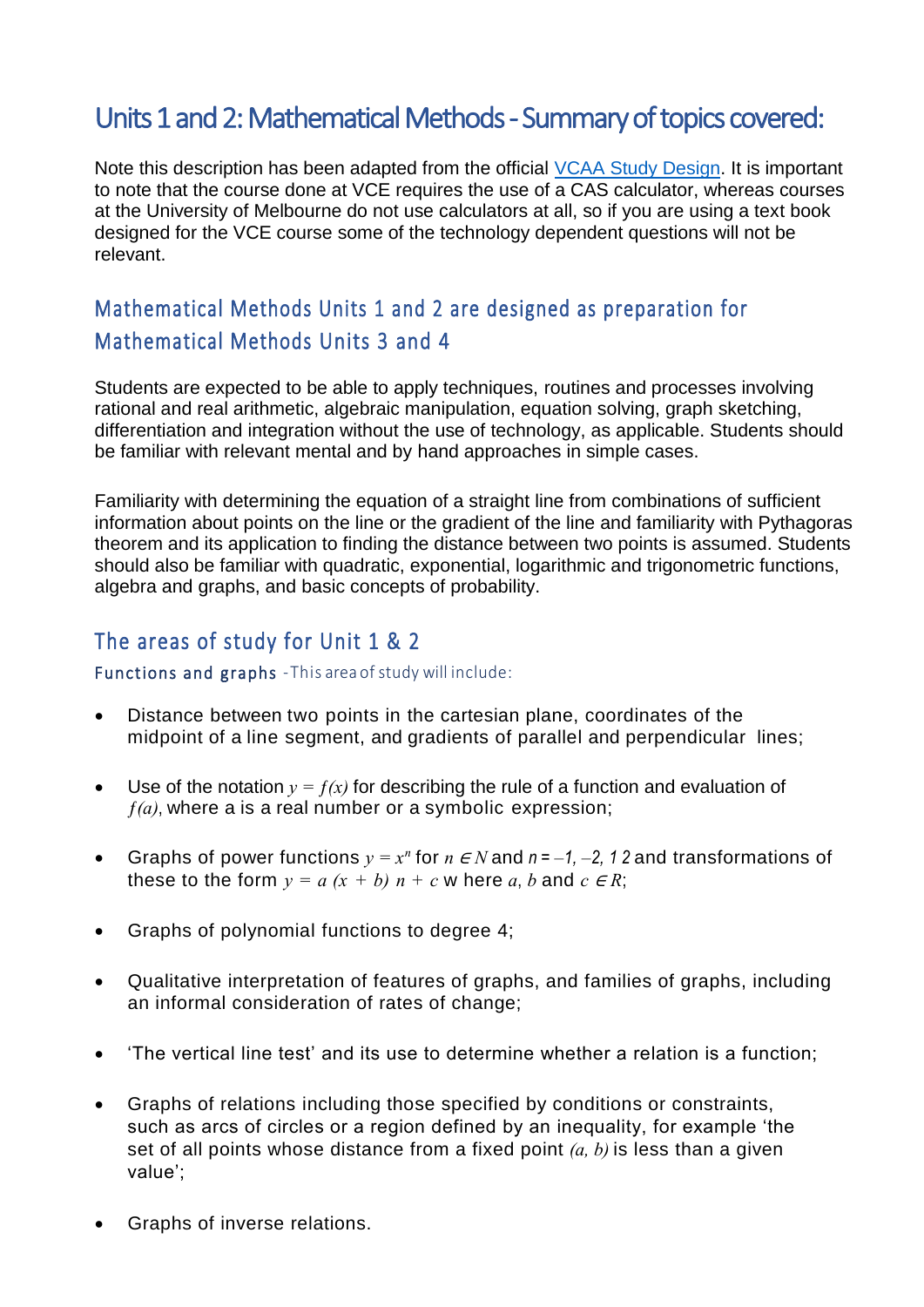### Algebra - This area of study will include:

- Use of symbolic notation to develop algebraic expressions and represent functions, relations and equations;
- Substitution into, manipulation, expansion and factorisation of algebraic expressions, including the remainder and factor theorems;
- Recognition of equivalent expressions and simplification of algebraic expressions involving functions and relations, including use of exponent laws and logarithm laws;
- Determination of rules of simple functions and relations from given information, including polynomial functions to degree 4 and of transformations (dilation, reflection and translation) of the square root and circle relations;
- Solution of polynomial equations to degree 4, analytically, numerically and graphically;
- Use of inverse functions to solve equations;
- Solution of equations of the form  $Af(bx) + c = k$ , where A, b, c and  $k \in \mathbb{R}$ , and  $f$  is sine, cosine, tangent or  $a^x$  using exact or approximate values on a given domain, and interpretation of these equations;
- The connection between factors of  $f(x)$ , solutions of the equation  $f(x) = 0$  and the horizontal axis intercepts of the graph of the function *ƒ*;
- Solution and interpretation of simultaneous equations involving two functions by numerical, graphical and analytical methods;
- Use of parameters to represent a family of functions and general solutions of equations involving these functions;
- Development of polynomial models;
- Index laws and logarithm laws, including their application to the solution of simple exponential equations;
- Application of matrices to transformations of points in the plane (dilation from the coordinate axes; reflection in the coordinate axes and the line  $y = x$ , and translation from the coordinate axes), and the solution of systems of simultaneous linear equations in up to four unknowns.